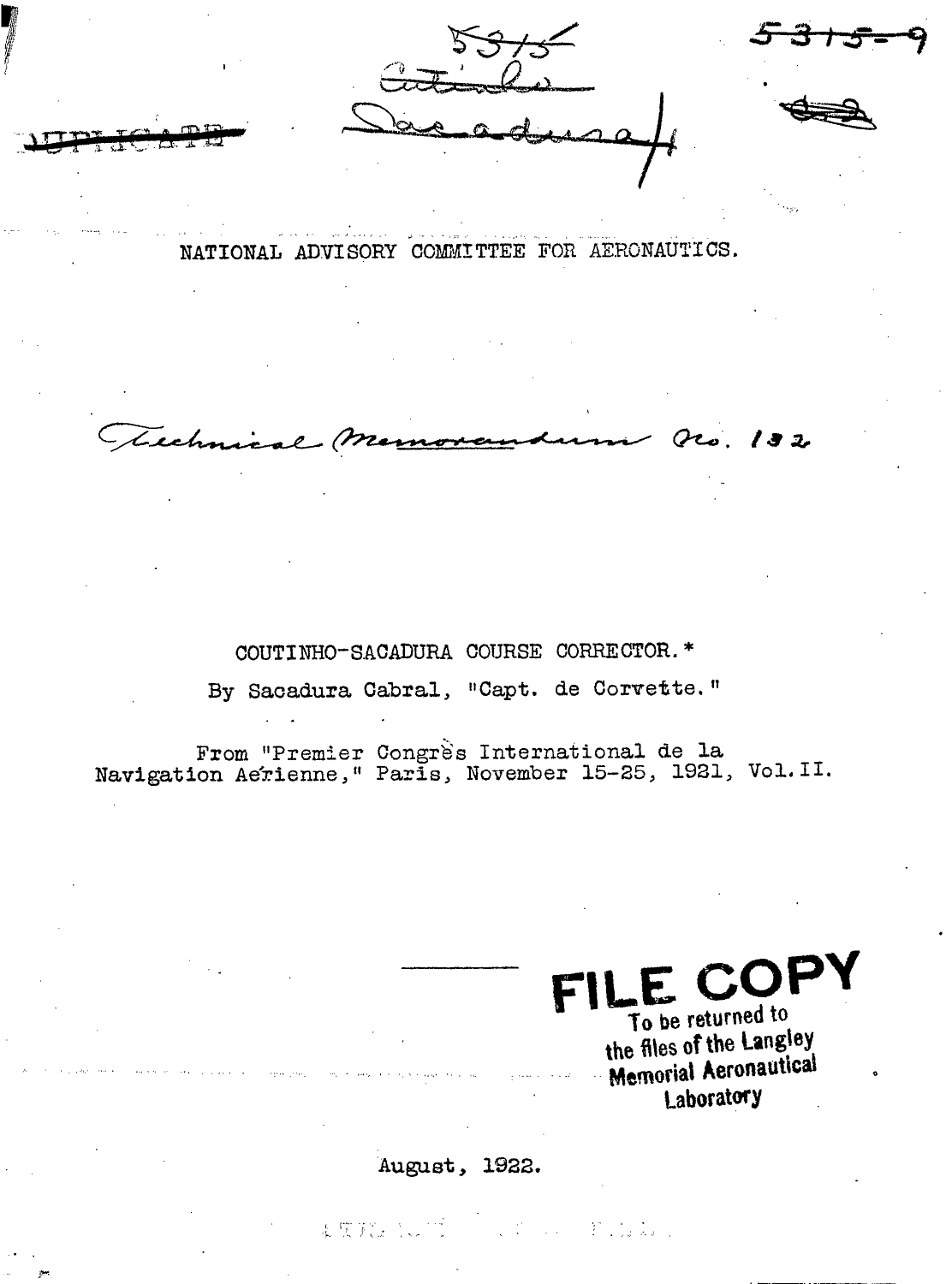

COUTINHO-SACADURA COURSE CONRECTOR " . By Sacadura Cabral, "Capt. de Corvette.' .... .. ..... 11 .

The Coutinho-Sacadura course corrector is an instrument with which, knowing the angles of drift of two different courses, we may determine by simple reading:

a) Direction and velocity of wind;

b) Correction to be made in course followed by compass, in order to fly in a given direction;

c) Ground-speed of aircraft, the resultant of its air speed and the velocity of the wind.

This instrument is also very useful in planning a trip, since it renders it possible to determine, by a simple reading, the effect of a given wind in increasing or diminishing the ground speed of the airplane and by how many degrees the course must be corrected by the compass in order to follow a given direction.

The instrument is shown in Fig, 1, where it is assumed that the angles of drift have been determined for two courses differing by  $45^{\circ}$ , but it may be easily changed for determining the angles of drift for any courses flovm. It would only be necessary to render the pointer b joining the pivots A and B of the pointers a and b, which is easily done. (with its scale) movable on the  $arc$ 

The course corrector consists of a board with two pointers Translated from "Premier Congrès International de la Navigation A6rienne," Paris, November 15-25, 1921, VOI.11, pp. 112–114..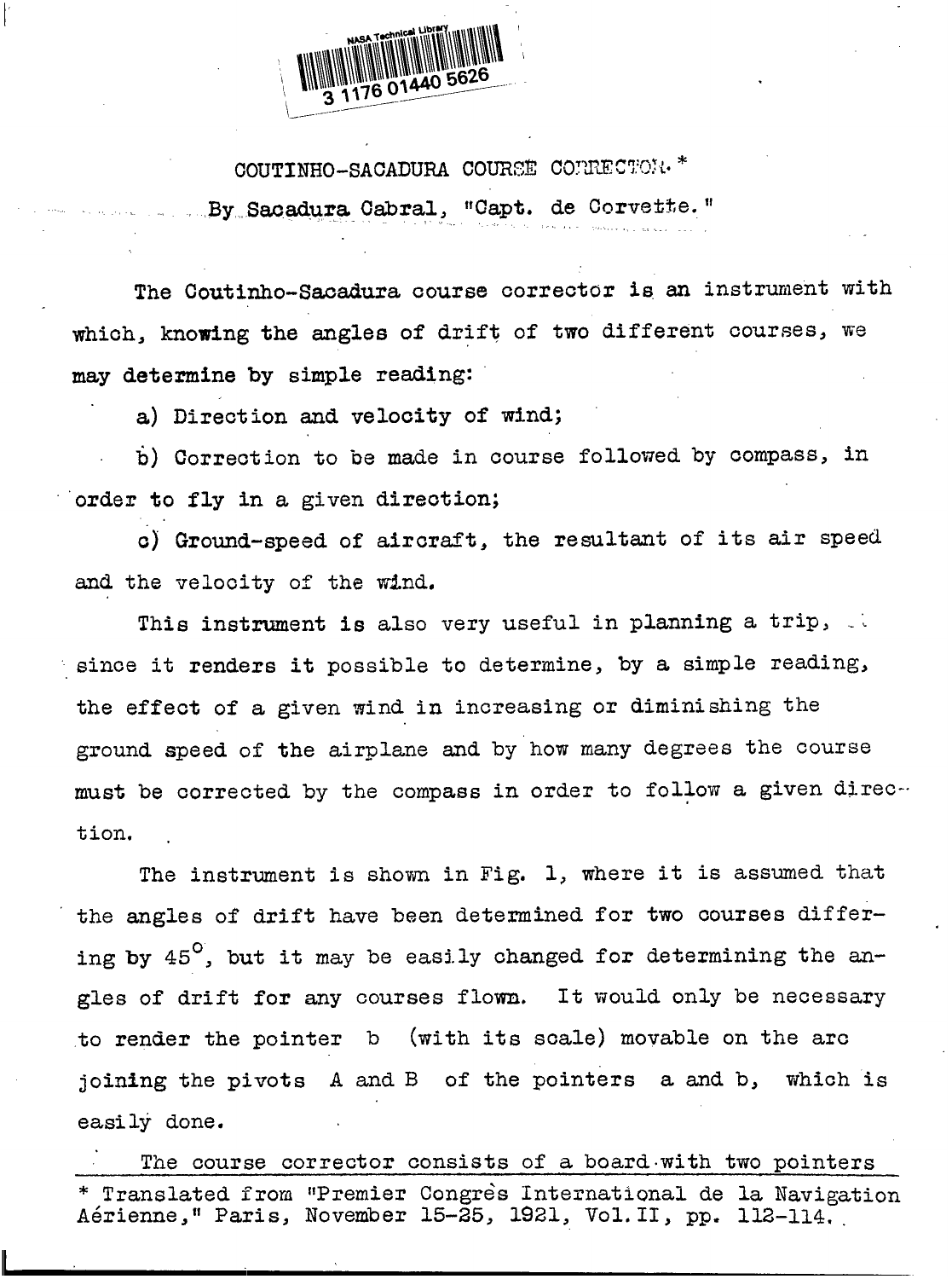a and b, turning about the pivots A and B and provided with fastening screws. Soales a' and b', painted black and running up to 30 $^\circ$ , make it possible to fasten the pointers at the angles . . of drift determined. The graduations of soale  $b^*$  are marked <sup>+</sup> and -.

In the sector covered by the pointer a there are drawn:

a) A semi-circumference in black, whose radii, drawn every ten degrees, indicate the direction of the wind. The semioircumferences, likewise painted black, indioate the VelOcitY of the wind in terms of the air speed of the aircraft considered as unity;

b) Straight lines, painted **red,** which indicate the correction to be made in the compass course, in 'order that the airship may follow a given direction;

c) Curves, painted red, which indicate the ground-speed of the aircraft in terms of its air-speed, considered as unity.

In order to render the use of the course corrector extremely practical, it is advisable to make a very simple and very advantageous modification on the aircraft. . .

Experience in aerial navigation on long voyages over water leads us to remark that, instead of taximeters or other instruments for measuring the drift, it would be better to employ the aircraft itself as a taximeter, which is easily done.

It is only necessary to place near the observer, on either side of the fuselage or nacelle, two small reference points. a and b,  $(Fig. 2)$ , which will be the centers of large circles

.

J-2-

.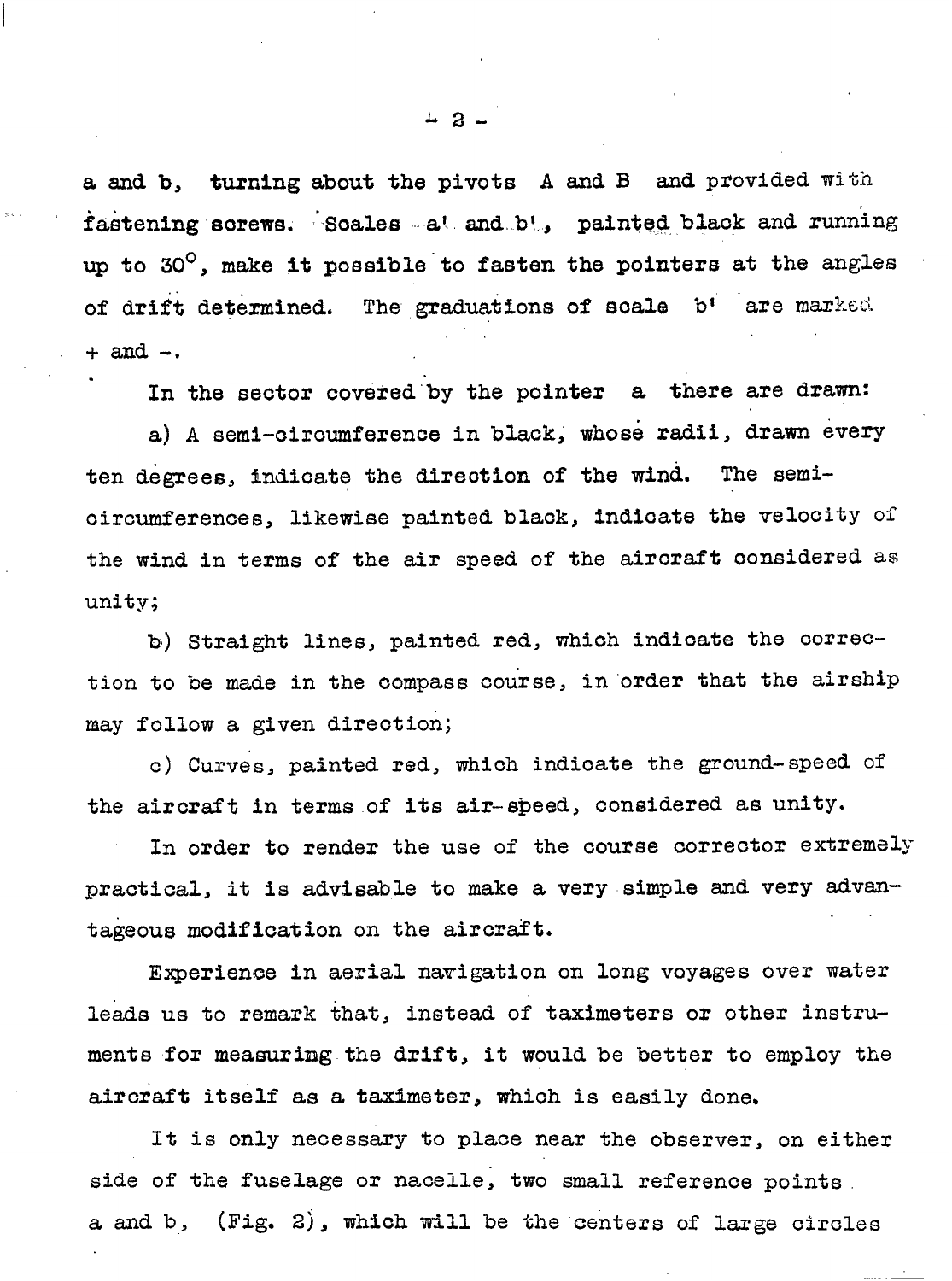whose graduations (every five degrees) are painted on the wings .. . . . o,~,t,ailfin, according to whether the observer is in front of or . .,,,,,.,,,.,.,.,. .—,.,. behind the wings. The sign  $+$  is painted on the right side . and - on the left.

This method is more economical, since it dispenses with the purchase of an instrument for measuring the &rift. more accurate, because in reality, it constitutes a large taximeter which has the advantage of always being ready and never being in the way, It is also

Let us now see how the course corrector is used, assuming that we are flying over water and employing smoke bombs for determining the drift.

Let AB (Fig, 3) represent the course followed by compass and BC the unknown wind. The first smoke bomb is dropped and, with the airplane exactly on the compass bearing, the pilot makes a sign to the observer. The latter, who has constantly followed the bomb with his eyes, determines the first angle of drift with the aid of the graduation on the wings. This angle is given the sign painted on the wing which served for measuring it.

The pilot then turns the aircraft  $45^{\circ}$  to the windward (It is better to turn to the windward, since the definitive course must be nearer the wind and thus slightly offset the effect of the drift), Another bomb is dropped and the second angle of drift is determined in a similar manner.

~3-

.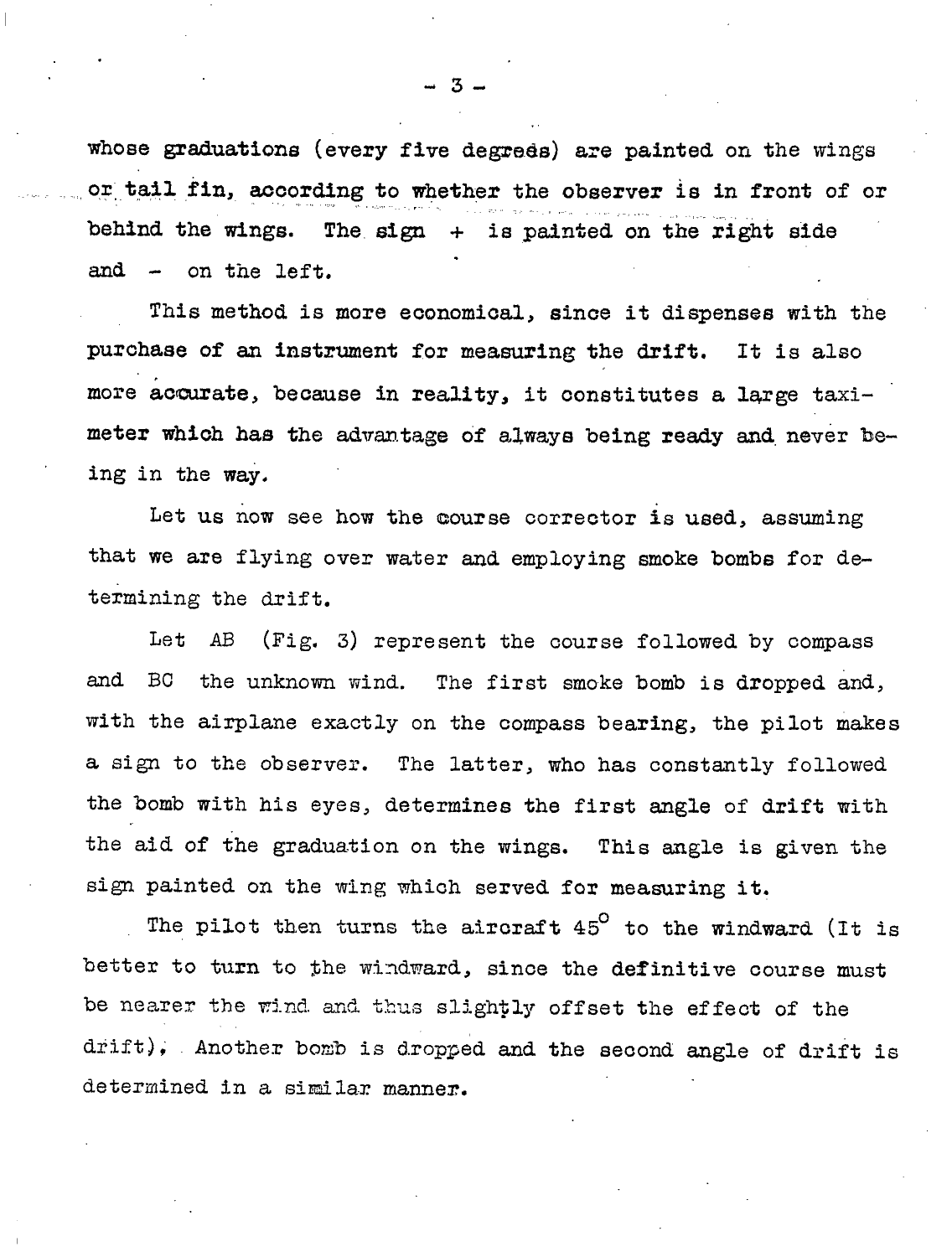Example:-

 $\mathbf{1}$ 

I

Air speed of aircraft (speed indicator) 100 km. First course followed  $1000 \text{ N}$ First angle of drift  $+13^{\circ}$ Second course followed  $30^\circ + 45 = 75$  NE Second angle of drift  $\frac{1}{2}$  17<sup>°</sup>

The pointers a and b are set on the graduations +13 and +17 and their point of intersection enables us to read the following data:

Direction of wind  $30^{\circ}$  NE + 118 =  $148^{\circ}$ Velocity of wind  $0.3 \times 100 = 30$  km/hr. Correction to be made to first course  $+15^{\circ}$ Course to be followed by compass  $30^\circ$  NE + 15 = 45<sup>°</sup> 1,, L.. ,. Ground speed of aircraft  $1.1 \times 100 = 110 \text{ km/hr}$ .

If the first course has the sign -, the corrector is turned upside down and the signs marked on the bottom are used, which are the opposite of those marked on the top or "face" of the corrector. In this case, the corrections for determining the direction of the wind and the course to be followed will have the - sign. The rule is: "The corrections for determining the direction of the wind and the course to be followed are applied with the sign of the first angle of drift measured. "

Thus, by assuming:

First course followed 30<sup>°</sup> NE First angle of drift  $-13^{\circ}$ Second course followed  $30^0-45 = 345^0$ 

- 4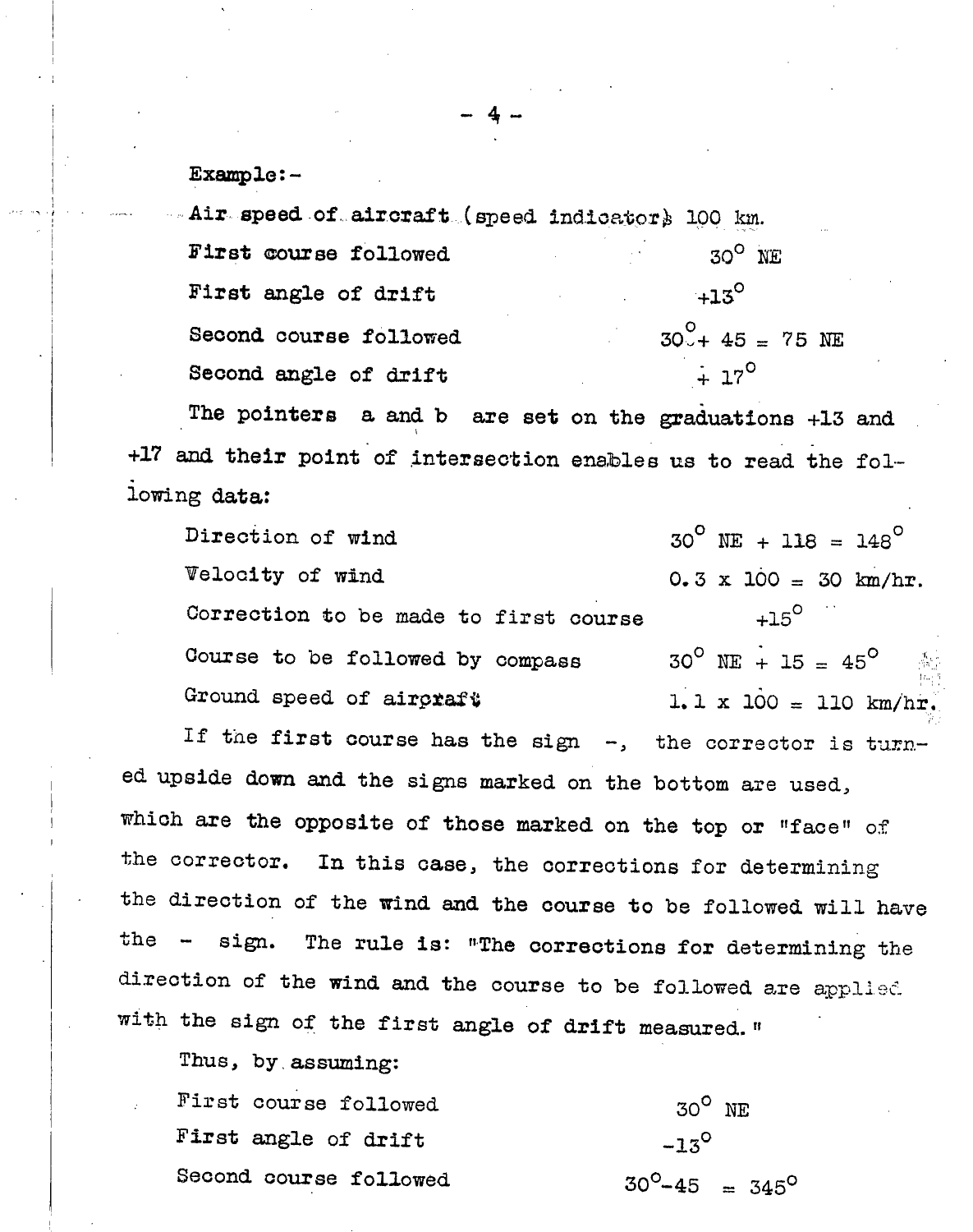| Second angle of drift    | $-17$                                 |
|--------------------------|---------------------------------------|
| We will have:            |                                       |
| Direction of wind        | $30^{\circ}$ -118 = $273^{\circ}$     |
| Velocity of wind         | $0.3 \times 100 = 30$ km/hr.          |
| Course to be followed    | $30^{\circ} - 15 = 15^{\circ}$        |
| Ground speed of airplane | $1.1 \times 100 = 110 \text{ km/hr.}$ |

In planning a voyage, the corrector is useful, in that "it renders it possible, by a simple reading, to obtain an idea of the effect of a given wind.

The wind considered is found by the aid of the black radii and semi-circles.

The straight and curved red lines enable us to determine immediately:

a) By how many degrees the compass course must be changed (toward the wind) in order to follow the right course;

b) The ground speed of the airplane.

Thus, wishing to know the effect of a cross wind with a velocity of 0.3 of the air-speed of the airplane; we find that the course to be followed is  $18^{\circ}$  (more exactly, 17.5) nearer the wind. The ground-speed, in following this course, will be 0.95 of the air-speed.

Translated by the National Advisory Committee for Aeronautics.

5 -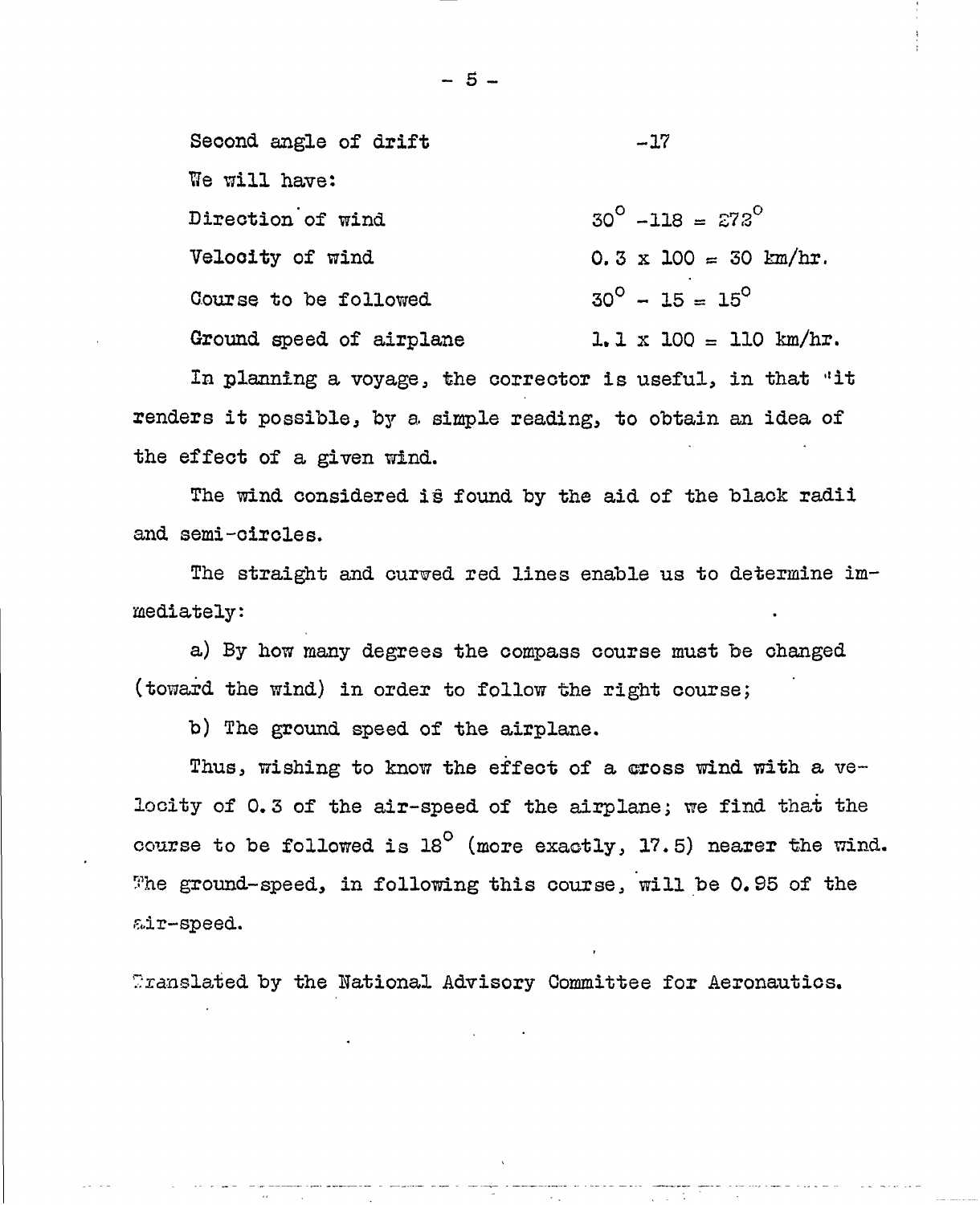